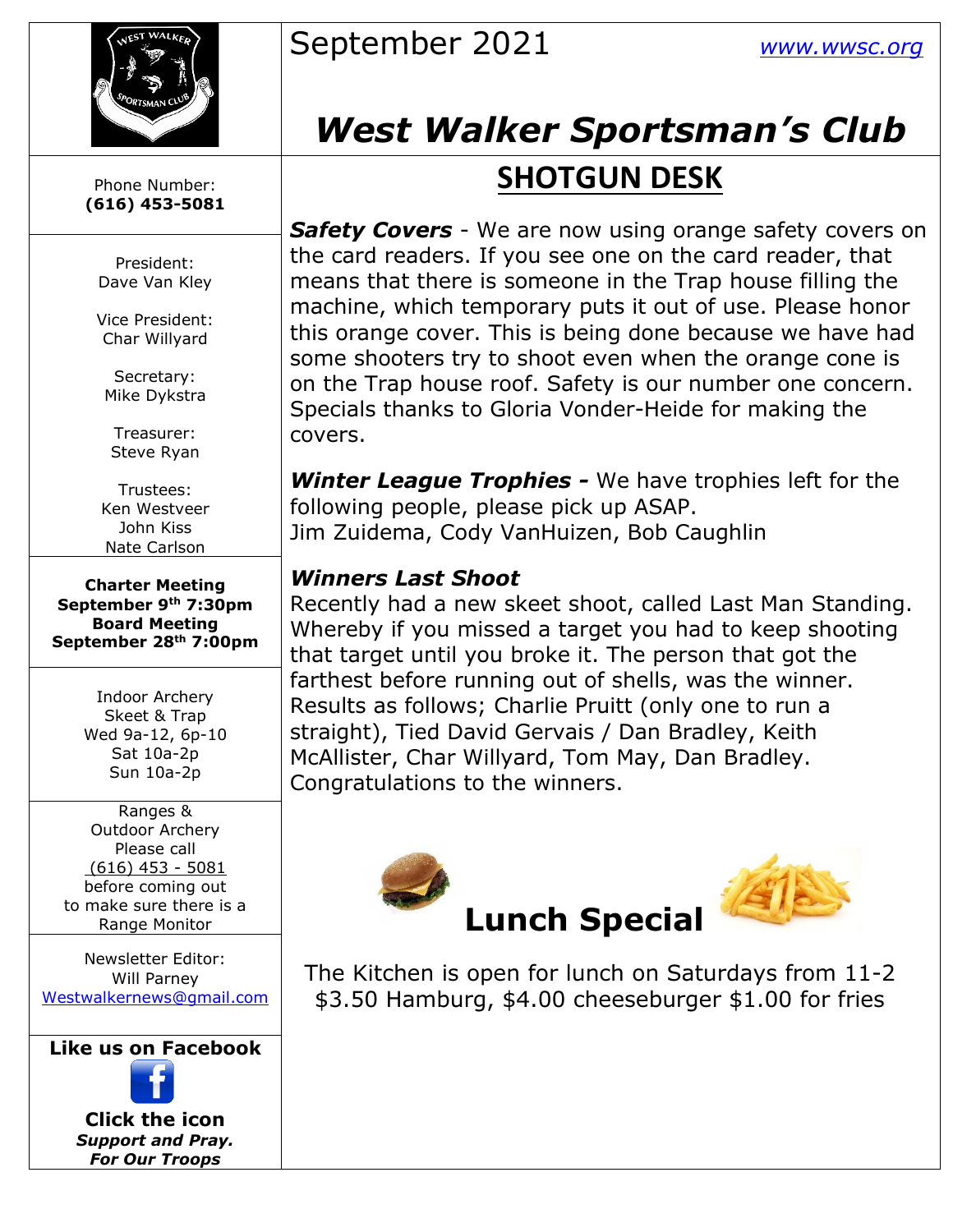## **West Walker Sportsman's Club**

# **Special Event** *TRAP - 410*

September 18 - 19, 2021 Saturday and/or Sunday 100 Targets Entry Fee - \$10.00 plus regular line fees

2 man team, Blind Draw, after shooting Purse 60/40 team, over 12 shooters 2 places Purse applied on shoot card High shooter gets name on plaque Ties decided by reverse long run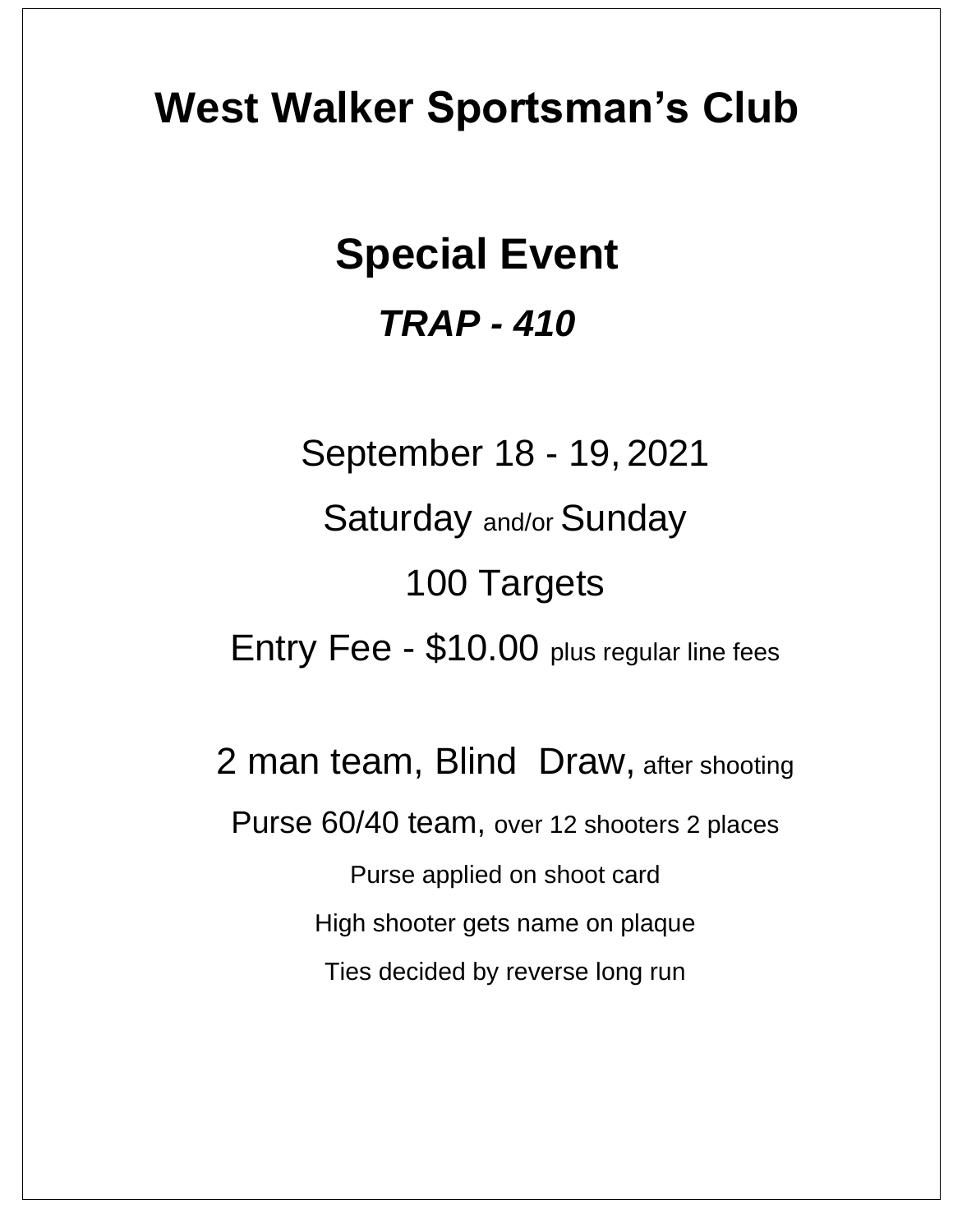## ART OF A DIFFERENT CALIBER ROUND UP

The work involved in setting up and running the "Art of a Different Caliber" event was well worth it when I heard one of our artists say "This was the best \$5 I ever spent". It was so fun to watch the art being created and the results were amazing. Our first place winner was Emily Kiss. The second place winner was Kristen Devries.

My thanks go out to Will Parney for help with ticket sales, counting and clean up. Jim Rosin deserves a nod for brings so many artists to the event, plus his assistance with canvas set up and paint ball gun use. Of course I also thank all of the artists and voters for coming joining the event. Knowing help will always come forward when needed is what allows me to come up with and hold special events.

Gloria Von der Heide

Here are the finished art pieces

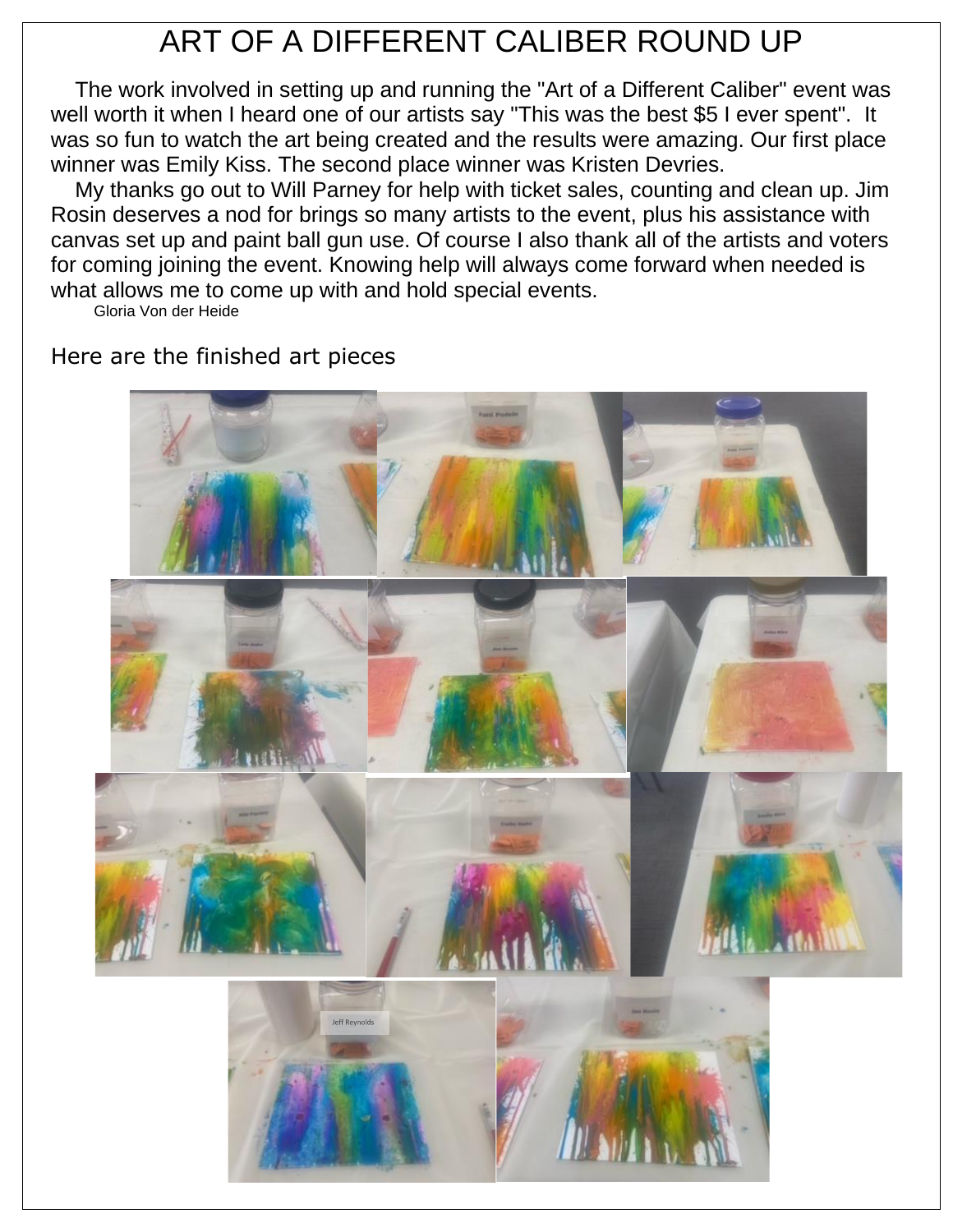

### **Don Mize Memorial & Celebration of Life September 26th, 2021, at WWSC Clubhouse 11am – 3pm**



As most of you may know, we lost a very key and beloved Honorary Charter member, Don Mize, back on November  $2^{nd}$ , 2020. Due to the global pandemic, we have postponed our traditional shotgun salute for Don until now so plans for a celebration of life could be made and restrictions for Covid have eased up. On Sunday September 26<sup>th</sup> from 11am to 3pm we will be holding a few events in Don's honor for all friends, family and WWSC members to attend and give their last regards to Don! Below you can find more information about Don and the events planned for the day.

Don was the original pioneer that started the WWSC Rifle and Pistol range programs and made it into what we know today with the help of other WWSC members. Don could always be found at the club either shooting or taking care of things that needed to be done around the range. Some would say WWSC was Don's second home! Many of you will recall that Don most often had one or more of his trusty 4 legged sidekicks with him at the range. Don was a foster parent for many years to rescues from the American Brittany Rescue foundation. Don was also known for offering help to new shooters or willing to bend your ear for a bit about bullet ballistics or just about anything you wanted to talk about. Don was a people person and very knowledgeable about many things. We miss seeing him at the club along with his dogs and his witty comments and banter! Don was survived by his daughter, Meaghan (Todd Haraburda); grandchildren, Kaiden and Alexis; his 6 siblings, nieces, nephews, cousins and friends. A celebration of life will be sponsored by WWSC, Meaghan and family for Don with the celebration starting at 11am. Below is a list of events if you plan to attend for your final farewell to a great person and dedicated WWSC member.

#### Schedule of events:

11am – 2pm: Silent Auction for some of Don's shooting and reloading supplies.

- Several rifle and pistol caliber spent brass, sorted and ready for reloading.
- Several different 1 lb. and 8 lb. jugs of reloading powder
- Yes, he had some rifle and pistol primers! Min bid price to be set the day of auction.
- An entire Lyman multi-turret reloading setup with multiple dies, scales, powder drop and other necessary supplies to start reloading right away. Rifle & pistol calibers.
- Misc. hunting equipment and archery equipment.
- *None of Don's guns will be auctioned at this event!*
- There will be some lite snacks and water available while you look through the items.
- Drawing results will be at 2:30pm that day after the shotgun salute.
- All proceeds from the event will go towards the Mize grandchildren's continued education fund, so your money is going to a good cause!
- 2:15pm 2:30pm: 3 Round shotgun salute at the trap and skeet fields.
	- Bring your own shotgun (any gauge), 3 shot shells (7 % or smaller shot size, 8, 9 etc..), eye and ear protection. We will have a donated box of 12ga 7 ½ shot available for those that can't find ammo.
	- We will have Range Officers on staff to help keep the line safe and make sure everyone is following the rules for the solute.
	- After everyone is done shooting for the day, you are welcome to hang out in the clubhouse for 1 last beer with Don Mize. Meaghan will be bringing some of Don's favorite beer for the event.

The Mize family and WWSC looks forward to seeing you at this special event to say your farewell to Don Mize! RIP

West Walker Rifle & Pistol Range Management Jeff Reynolds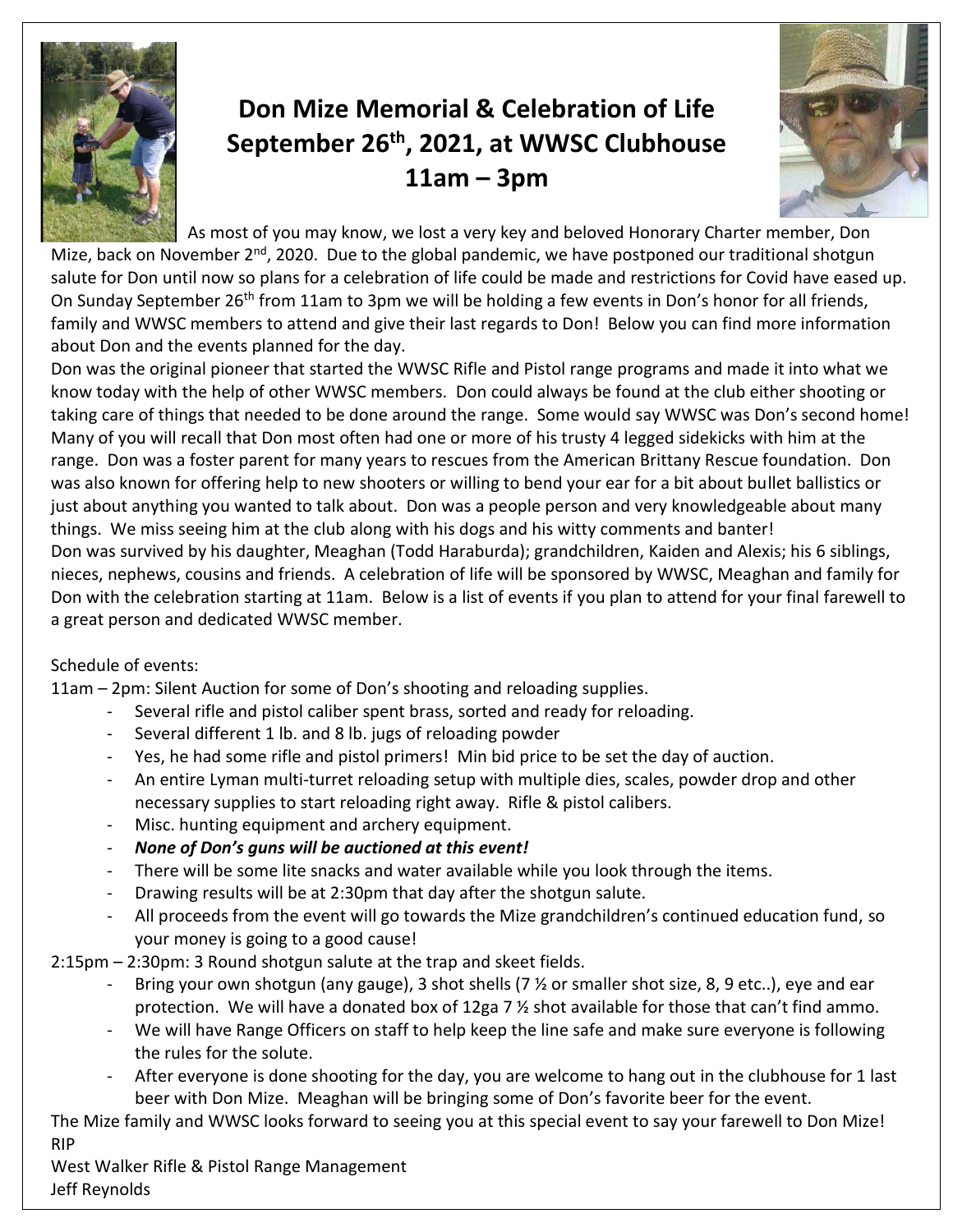# **Gun Safety for Muzzle loading.**



 Here are some notes on gun safety pertaining to shooting muzzle loaders. All the same gun rules still apply. However, there are some other considerations to keep in mind with muzzle loaders.

- To load a muzzle loader, you will be loading from the muzzle end of the gun. Even if you are loading a revolver, it's still a muzzle loader.
- You can use lose powder or pellets. If you are using lose powder it should be poured into a non-sparking measuring device. Made of something like deer antler or brass.
- Never load directly from a storage container you are keeping your powder in. The reason for this, is that you never have any way of knowing how much powder you poured down the barrel of the gun. This is a myth seen in Davy Crocket and Daniel Boone Hollywood movies. Such as Fess Parkers films. Parker was a great guy, but he was doing it unsafely.
- The powder should be stored in a safe non-sparking container. Such as a powder horn or brass flask. After pouring the powder into a measuring device, the powder container should be closed. In the case of pellets, they come in a plastic box that you should close the lid on when not getting pellets out. We don't want a spark getting into our powder containers do we. They could go boom!
- You should never smoke around black powder. It could go boom!!
- Real black powder is regulated by the Alcohol, Tobacco and Firearms bureau of the federal government. Or lovingly referred to as the ATF. It's regulated by them because it is classified as an explosive. The black powder substitutes, like Triple Seven or Pyrodex, are considered by the ATF to be a propellant. The bottom line is they all go boom. Go figure ATF!
- Do not overload your gun with powder, more is not necessarily better. If you do, it could create an unsafe condition. If possible, try to follow the manufacturers recommended load data.
- Always seat the projectile firmly on the powder charge. You do not want a gap between the powder charge and the bullet. It could act as an obstruction Seating firmly does not mean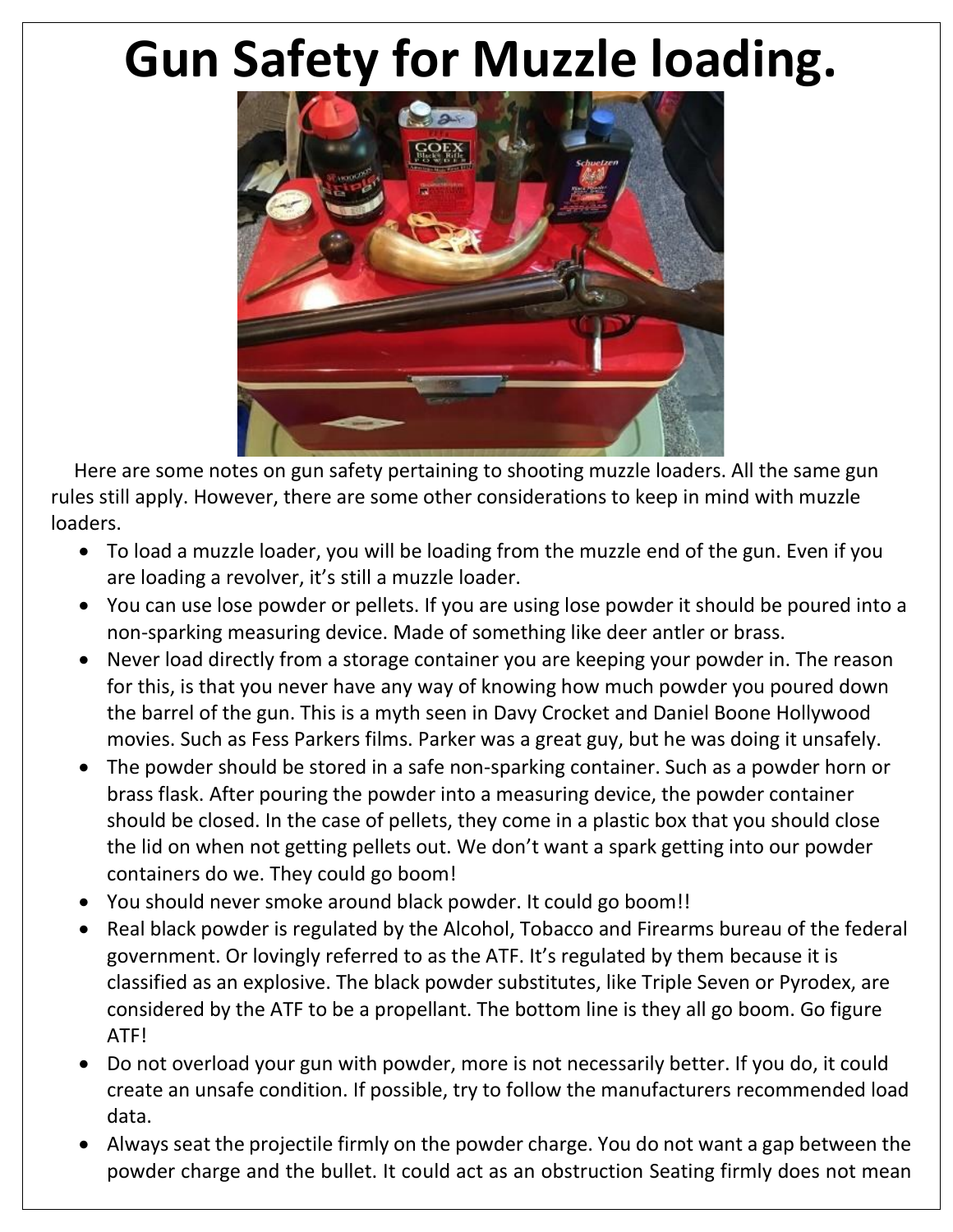ramming the bullet down with extreme force. Being able to seat each time with the same even force when you load, can result in consistent accuracy.

- When you are loading your gun, you never want to have your body or head over the muzzle. The reason for this is in case there was an accidental discharge of the gun you would not get shot.
- Never blow down the barrel/muzzle of a gun after you fire it. Considered very unsafe. Why? An example of an unsafe condition would be you thought the gun went off. Say it didn't and you have an ember smoldering down the barrel. By blowing down the barrel you could cause the gun to fire. Like you would blow on a campfire to get it going. This is another myth created by Hollywood. The truth is it does not do anything to make you shoot better. Stop by Monday nights for the indoor pistol range shoot from 3:30 to 7. I will tell you a sad story where this happened.
- Never use modern "smokeless" powder in your muzzle loader unless it is rated for it. There are some out there that can shoot "smokeless" powder. Do not make a duplex powder. What I mean by this is mixing black powder and "smokeless" powder together. There is a misguided mindset of people out there that think doing this will produce a more powerful load. All it does is create a potentially unsafe shooting condition.
- What would happen if you loaded "smokeless" powder in your gun? Smokeless powder creates pressures that when the gun is fired far exceed what the gun was designed to safely handle. Thompson Center Arms some years back put out a safety video where they did use "smokeless" powder to demonstrate what would happen. The guns were turned into pipe bombs and looked like peeled bananas. Just think if that gun was fired next to your head. Ouch! You can find this video on YouTube.
- What do you do if the gun does not go off when you go to fire it? First off don't run around waving the muzzle every direction screaming it didn't go off. Keep the gun pointed in a safe direction. It's okay to reprime it and try to fire it again. After a few times doing this, it is probably not going to fire. There are various safe ways to discharge the bullet from your gun. That would be a good topic for another article.
- Muzzle loading is a safe, enjoyable, and rewarding pastime, as long as safety considerations come first. Always act responsibly and be serious about gun safety. Remember on Monday nights there are people that can help you with muzzle loading. The time is 3:30 to 7.

Feel free to contact me with any questions or comments you may have. Send them to Will Parney the editor at [Westwalkernews@gmail.com](mailto:Westwalkernews@gmail.com)

Keep your powder dry and don't shoot until you see the whites of their eyes. Mike Kowalski.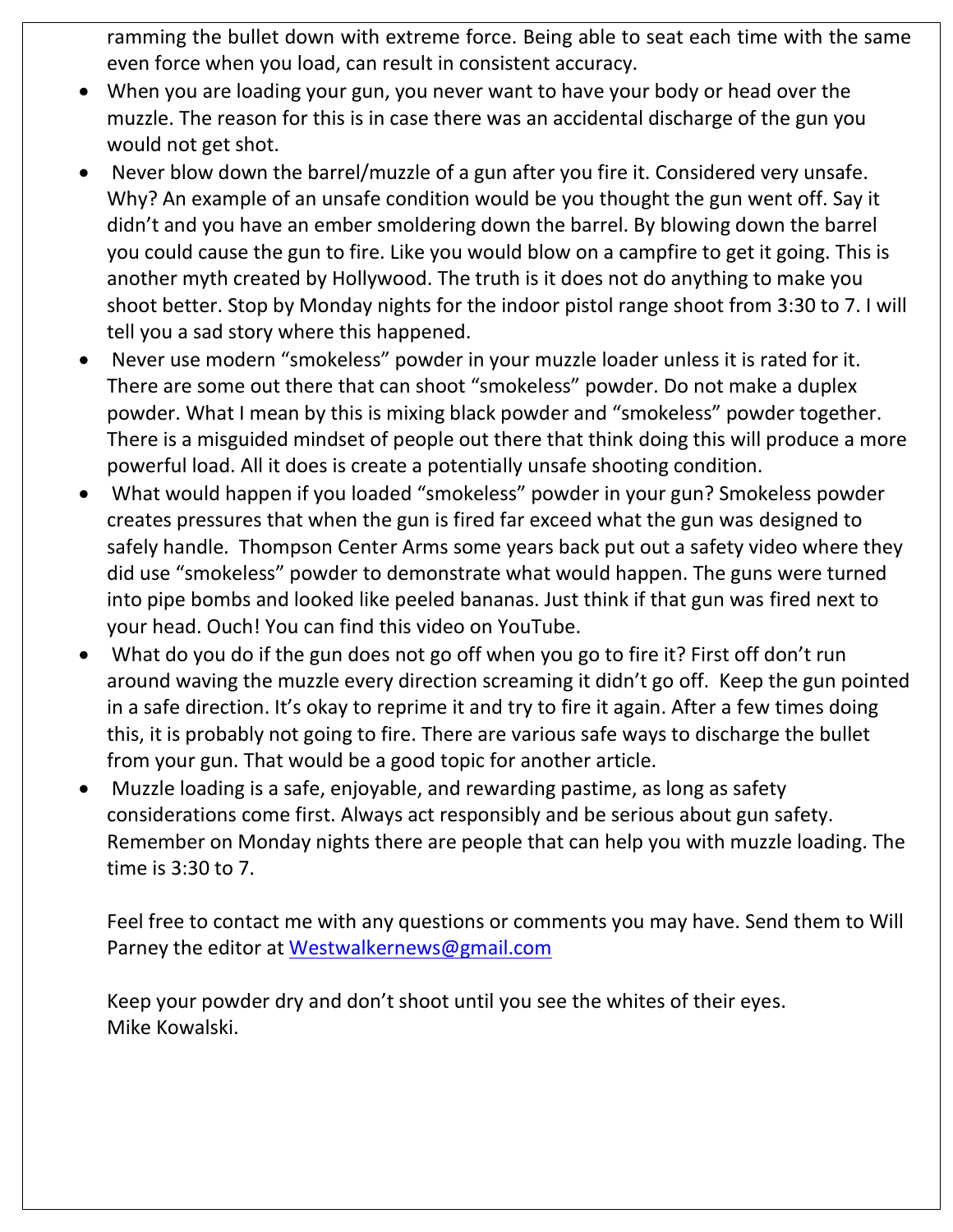

# **Hunters Safety**

We had a Hunter Safety Field Day on the 21st of August. The field day is a day where we go over some of the online content. The students also take a required test where a score of 80 percent or better is required to pass the course. After the test the students get some hands on live fire time.

We had a great turnout. Many youth attended. The students learned tree stand safety, shot a longbow, a 22-bolt action rifle, and a 22 revolver. Michael and Dan taught them how to load a muzzleloader and let them fire a few rounds.

The students had a great time. And they even got to shoot a few clay pigeons.

I would like to thank the instructors Michael Kowalski, Richard VanderMeer and Daniel Handy. I would also like to thank Charlie Talboys and Ken Westveer, As well as our Board of Directors and Friends of West Walker for their generous donation of supplies.

Frances Handy Hunter Hunter Safety Instructor, Committee chairman

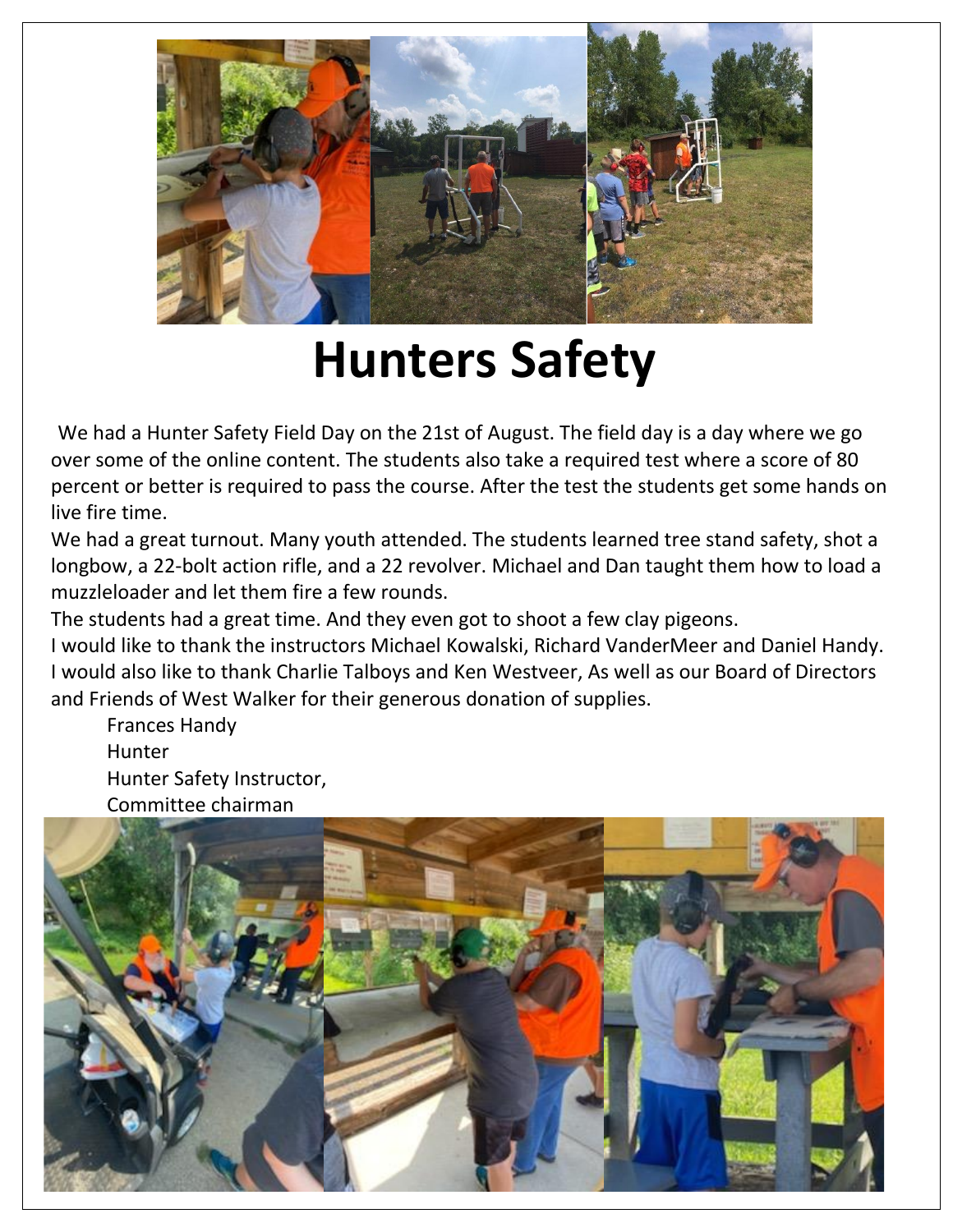### **NEED Volunteers to be trained as Range Monitors.**

WWSC is seeking members to serve flexible shifts, typically 4 to 5 ¼ hrs Please contact Jeff Reynolds (616)710 1280 Email; [wwsc.range.monitor@gmail.com](mailto:wwsc.range.monitor@gmail.com) if you are interested.

#### **Range Monitors receive:**

1% discount toward membership renewal for each hour served.  ${60 \text{ hrs. served}}$ ; approximately one shift / month = 60% discount} Personal use of indoor pistol range for serving two or more shifts per month. **Call 616-453-5081 to CONFIRM the ranges are open**